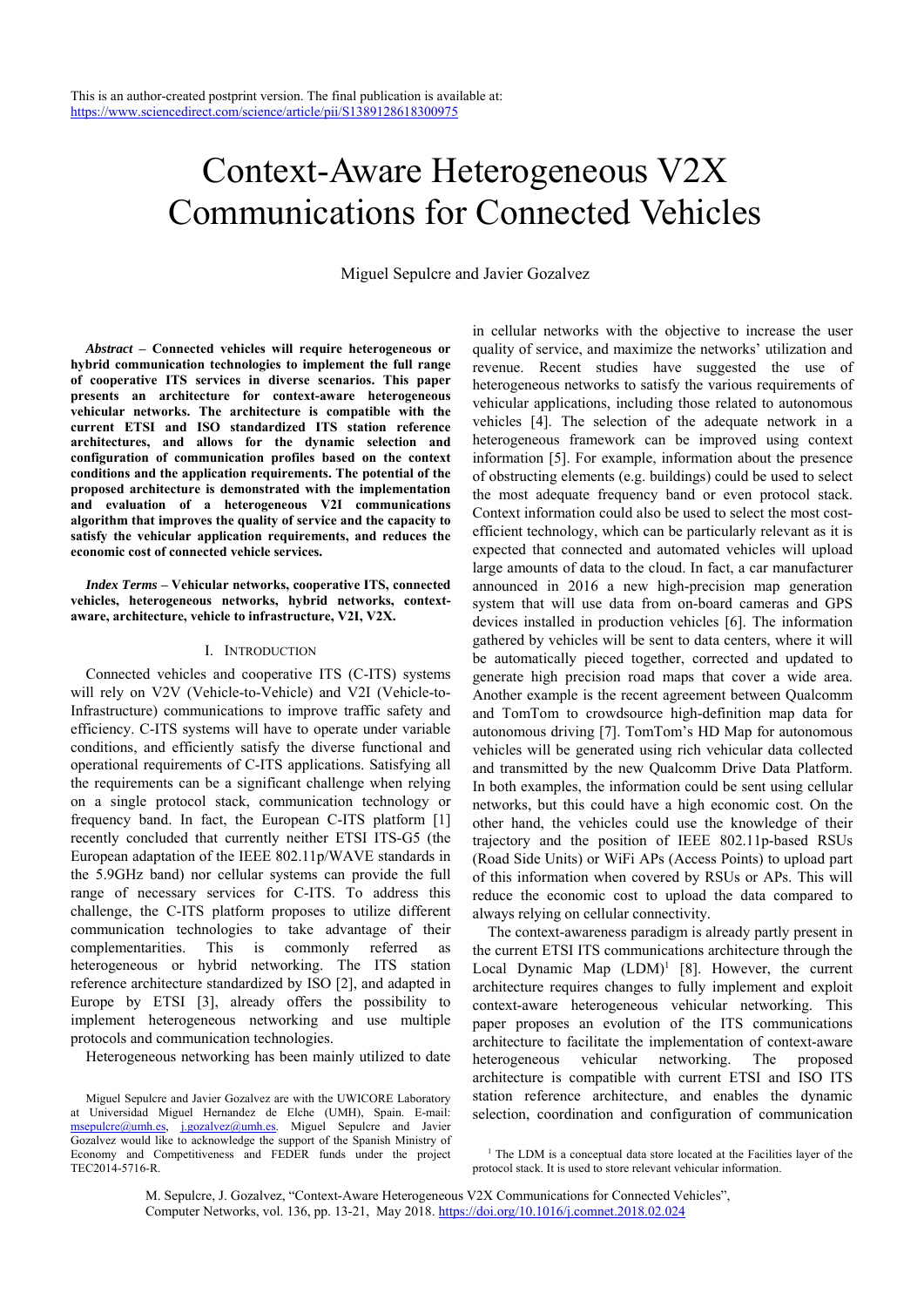profiles (CP) based on the context conditions and the application requirements. According to the ISO standard [9], a communication profile is defined as a parameterized ITS communication protocol stack. ETSI evolved this definition in [10], and defined communication profile as a consistent association of communication resources provided by the four layers of the communication stack. The CP includes the protocol stack, communication technology, communications mode (V2V or V2I), and frequency band. The potential of the proposed architecture is demonstrated with the implementation and evaluation of a heterogeneous V2I communications algorithm that improves the quality of service and the utilization of network resources, and reduces the economic cost to upload vehicular data to the cloud.

### II. ITS STATION REFERENCE ARCHITECTURE

This study takes as baseline the ETSI ITS station reference architecture illustrated in Figure 1. The architecture considers different protocols at the network and transport layers, as well as different communication technologies. Applications are abstracted from the communication technologies, the network and the transport protocols. A Facilities layer collects a set of common functionalities and data structures to support cooperative vehicular applications and communications. The transversal security layer is in charge of security and privacy protection.



The transversal management layer is in charge of the management of congestion control, the management of service advertisement, handling a common management information base (MIB), and cross-interface management. The transversal management layer also manages the different networks, and selects the communication profiles (CP). The CP includes the protocol stack, communication technology, communications mode (V2V or V2I) and frequency band. ISO has defined the main components of the management layer for the dynamic selection of CPs [9]. The standard identifies as input to the CP selection, the application requirements, the status of communication and networking protocols, and decision rules (regulations and policies). The current CP selection component does not fully exploit external context information.

# III. ARCHITECTURE

The architecture here proposed is aimed at exploiting context information for heterogeneous vehicular networking. Context is formally defined as any information that can be used to characterize the situation of an entity (person, place, or object) [11]. We extend here this definition to define the context of a vehicle as follows: "*Context is a collection of measured, exchanged and inferred knowledge that characterizes the vehicular environment and the communication needs and conditions of a vehicular node*". This definition considers that the context information can be directly measured by a vehicle, obtained from other vehicles or infrastructure nodes, or inferred. The context influences the requirements of vehicular applications (needs) and the status of vehicular networks (conditions). Examples of context factors include weather conditions, traffic density, communications channel load, vehicle characteristics, or presence of nearby V2I infrastructure units. All these context factors can have a direct or indirect influence on the requirements of vehicular applications [12] and on the performance of vehicular communications [13].

### *A. System architecture*

This paper considers a system architecture that can embed the functions required by context-aware systems [14]: (1) collecting raw context data; (2) reasoning/processing such data to synthesize higher-level context information; (3) storing the context information in a retrievable and indexed format; and (4) managing the context information between different components of the system. Three different types of architectures can be identified for context-aware systems [14]: server-based, peer-to-peer, and server-based with distributed components. In server-based architectures, a central server performs the functions of acquisition and reasoning. Clients access the server remotely to retrieve context or raw data to process locally. In a peer-to-peer architecture, the functional context-awareness tasks are carried out by peer components, with each peer acting as both a server and a client. The serverbased architecture with distributed components allows each function to be hosted on different nodes in a network, and a central server coordinates the flow of information and controls the different components.

This study considers a server-based architecture with most of its components distributed across the vehicular network. Vehicular nodes (vehicles and RSUs) are in charge of acquiring the context information they need. This information can be exploited to select and configure the most adequate CP at each point in time. The CP selection process can be supported by a central server that provides the necessary information to the vehicular nodes so that they can autonomously identify their most convenient CP under their specific context conditions.

The two main phases of the CP selection process are information gathering and decision [15]. The information gathered typically includes communication metrics (e.g. throughput, packet loss ratio, received signal strength, etc.), mobile device state (e.g. available battery and computing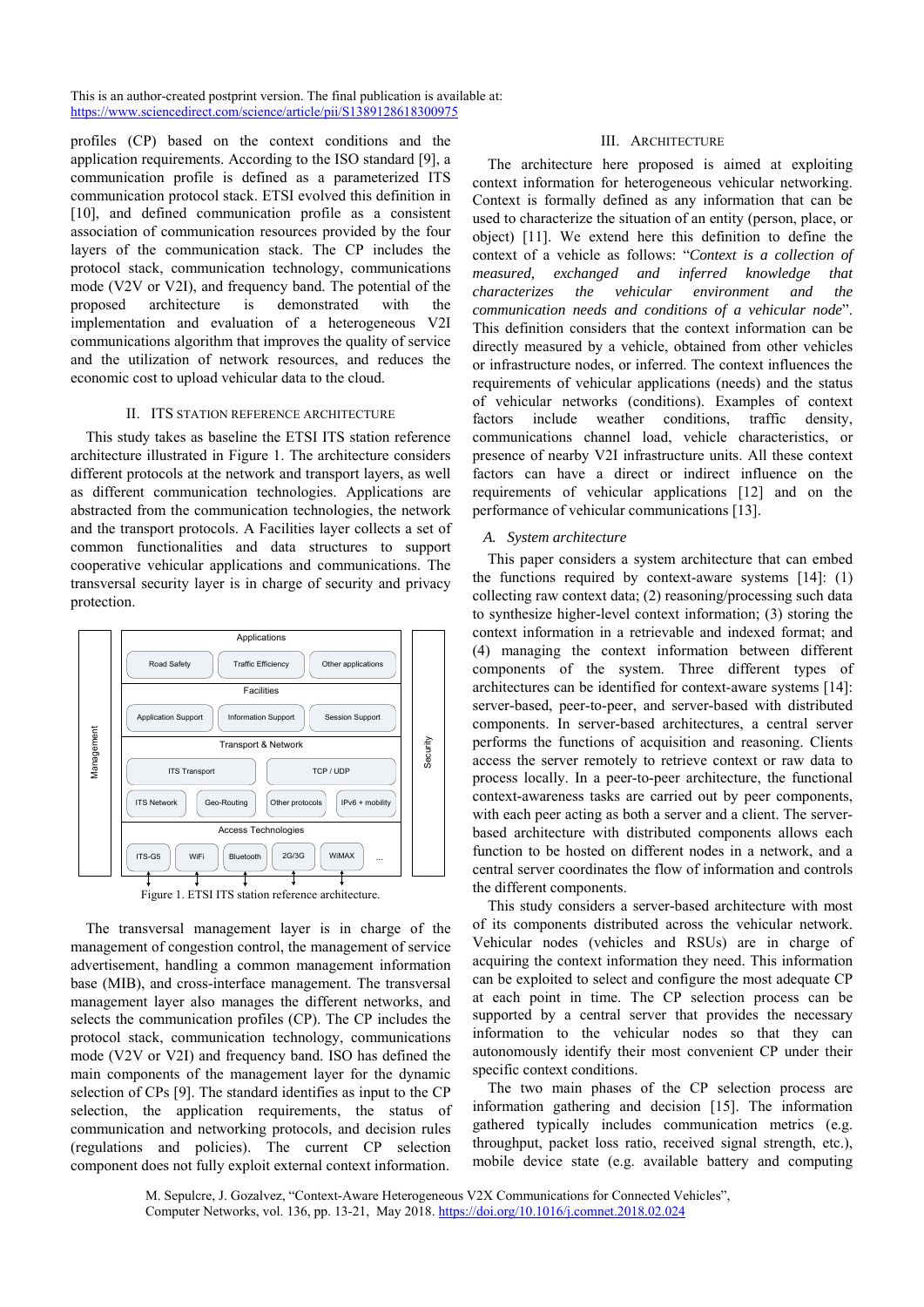resources) and user preferences (e.g. budget and services required). The decision phase is probably the most critical one, and optimization- or heuristics-based algorithms can be used. The establishment of a vehicular communication session first requires acquiring the context information. Vehicular nodes can then run a reasoning process to estimate what utility and cost could be achieved with each available CP under the experienced context conditions. Different types of utility and cost metrics could be considered. Examples of utility metrics are throughput and reliability. Examples of cost metrics are channel load, interference or economic cost (price).

To reflect the relationship between context factors and utility/cost metrics this study considers the use of contextbased models. Context-based models can be used to estimate what communication utility/cost should be expected under certain context conditions. For example, a context-based model should reflect the fact that the communications range in an urban street with trees can be significantly lower than in streets without obstructions [5]. This study foresees the possibility to build these models using data from different vehicles. The models could be located at a central server, and be periodically distributed to vehicular nodes. The decision process identifies and selects the most adequate CP using the estimated utility and cost metrics. During the session, the utility and cost are continuously monitored in case the selected CP needs to be changed or reconfigured to satisfy the application requirements. The proposed distributed decision approach allows each node to take its own CP decisions based on the available context information.

Figure 2 depicts the key entities of the system architecture. The network heterogeneity is represented by the different BSs (cellular Base Stations), RSUs (IEEE 802.11p/ITS-G5) and APs (WiFi Access Points). The vehicles can acquire context information from their onboard sensors, other vehicles or RSUs, or context information servers. Context information servers can be of different types, and can be operated by different entities. Examples of context information servers include traffic management servers (provide traffic density statics), servers providing weather forecasts, or open data servers in smart cities providing sensor data. The central server builds, stores and distributes the context-based models.

# *B. Vehicular node*

The vehicular node (vehicle or RSU) is in charge of: context acquisition, context reasoning, decision, evaluation, context exchange, and model update. Figure 3 represents the components at the vehicular node in the proposed contextaware architecture. The figure also maps these components to the layers of the standardized ETSI ITS station reference architecture. The components for context acquisition and for the exchange of context information and model update are located at the Facilities layer. This study proposes to locate the components for context reasoning and evaluation at the management layer. The decision component is distributed between the management and the applications layers.

#### *Decision component*

*Context-based adaptation of application requirements*. The application requirements (especially those related to safety) depend on context factors such as the vehicle's speed, the driver's reaction time or the position of nearby vehicles [12]. An example is the distance at which vehicles should be able to detect and communicate with other vehicles. This distance should be adapted to the context conditions since the time to decelerate when a risk is detected depends, for example, on the vehicle's speed, the type of vehicles and the weather conditions among other context factors. A context-based adaptation of the application requirements is therefore necessary to ensure the safety levels expected in C-ITS. Each application should define the periodicity at which its requirements should be evaluated and adapted if necessary. The adaptation does not need to be executed by the Management layer. In fact, the proposed architecture considers the option for each application to have its own context-based



M. Sepulcre, J. Gozalvez, "Context-Aware Heterogeneous V2X Communications for Connected Vehicles", Computer Networks, vol. 136, pp. 13-21, May 2018. https://doi.org/10.1016/j.comnet.2018.02.024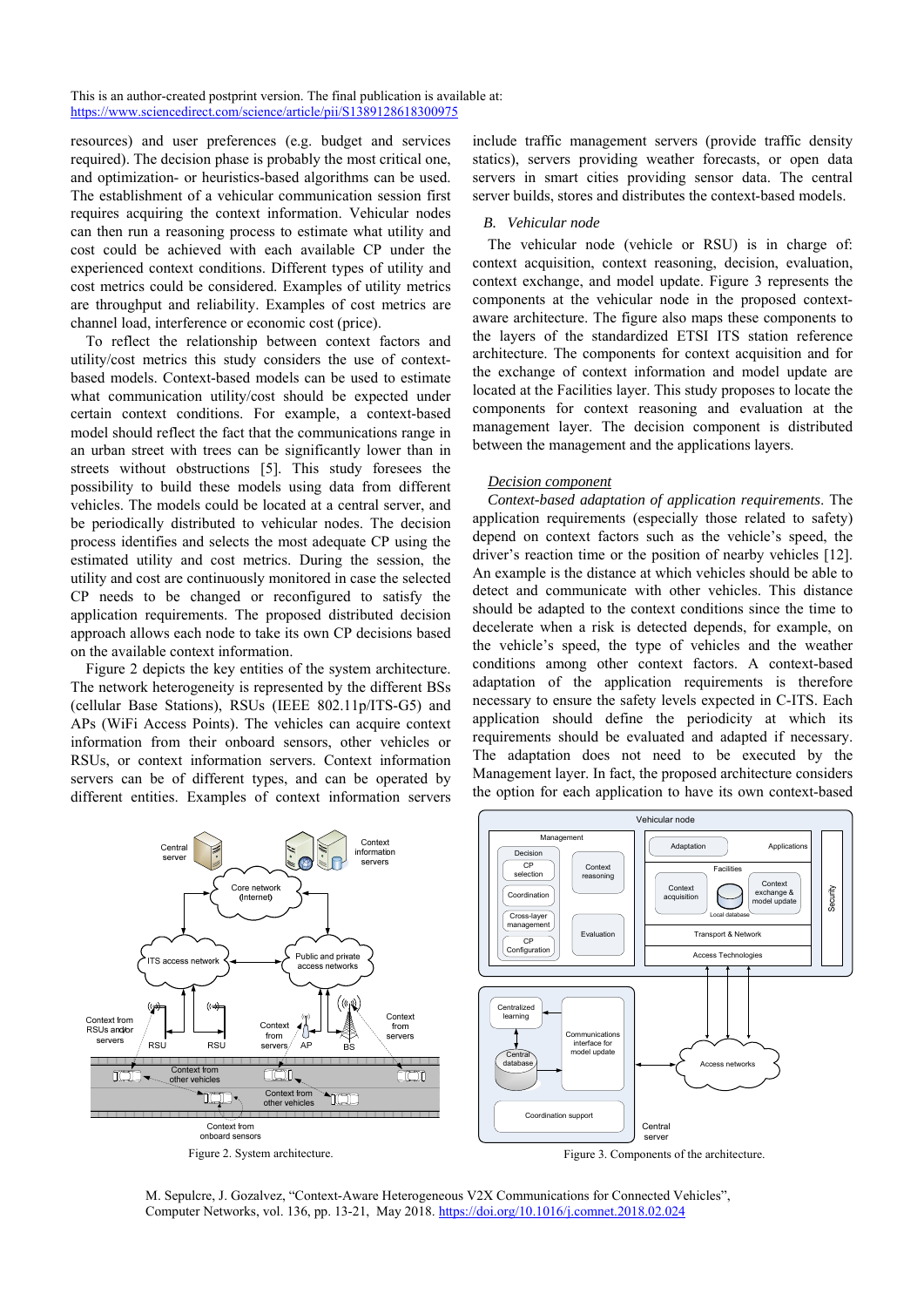adaptation module ('Adaptation' module at the applications layer in Fig 3). In this case, the applications layer requires access to context information. This is possible with the proposed architecture since applications have direct access to the Facilities layer, where the context information is stored.

*Context-based CP selection*. Every time a vehicular node needs to transmit, or establish a communication session, it needs to take a decision on what is the most appropriate CP to efficiently satisfy the application requirements. The same process should be followed when context conditions, utility or cost change. The CP selection component is located at the transversal management layer in order to be able to access the different layers of the protocol stack. The selection process should be permanently active in case a change of CP is necessary. However, changes in the CP should also be minimized to avoid excessive signaling and delays. To this aim, the CP could be selected not only based on the current context conditions, but also on possible variations of the context conditions that could influence the utility and cost<sup>2</sup>. The selected CP should try first to support such variations (by reconfiguring its parameters) in order to avoid frequent changes of CP.

*Coordination*. A dynamic CP selection requires coordination mechanisms so that nodes that want to communicate with each other coordinate their decisions in the CP selection process. The coordination process will avoid for example, that the source node selects a CP that is not supported or available at the destination node. The information to be exchanged for the coordination process will have to use a known reference CP. The coordination process should be driven by the node that wants to initiate the transmission. However, the central or context servers could also support the coordination process by providing relevant information (e.g. channel usage policies, channel/band load levels, etc). We propose to locate the coordination module at the management layer so that it can have access to the context information and the CP selection component. Alternatively, it could also be located at the Facilities layer.

*Context-based CP configuration*. Once a CP is selected, its protocols should be dynamically configured based on the context conditions and the application requirements. Parameters such as the transmission power or frequency of 1 hop broadcast messages, the transport layer TCP congestion window, or the IEEE 802.11 contention window are examples of parameters to be adapted. CP configuration decisions can be taken more frequently than CP selection ones since their (implementation) cost is lower. The proposed CP configuration component is located at the management layer, and it has interfaces with the communication protocols operating at different layers of the protocol stack.

*Context-based cross-layer management*. The CP selection

and configuration modules can interact with multiple protocols at different layers. A cross-layer management module is then proposed to coordinate the operation of these protocols. If the protocols operate independently, negative interactions or conflicts can arise. This situation can occur for example if a congestion control protocol requires the reduction of the transmission power to reduce the channel load, and such reduction negatively influences the operation of an awareness control protocol that requires a higher transmission power to ensure a given communications range. The cross-layer management module should exploit the synergies and interactions among layers of the protocol stack taking into account context information.

## *Context reasoning component*

The reasoning component acts as an interface between the context acquisition component and the decision component. The reasoning component implements the necessary methods to transform the context data into information that can be directly understood and processed by the decision component. The decision component can then operate independently of the context sources or acquisition methods. In the proposed architecture, the reasoning component is part of the management layer, but it could also be part of the Facilities layer with an interface to the management layer. Different reasoning methods could be utilized for the various decision processes identified.

## *Context acquisition component*

The context acquisition component receives queries from the reasoning component. It provides the context data in an adequate format to the components (e.g. the reasoning component) and protocols that need it. The context acquisition component is in charge of: (1) controlling the acquisition process to minimize unnecessary acquisition costs, (2) processing raw context data, and (3) combining processed context information from different sources. Acquiring large amounts of context data could help achieve a more accurate estimation of CP utility and costs. However, it could also increase the acquisition cost (equipment resources needed, computing power and possibly communications overhead). The acquisition process should hence be controlled to extract only the more relevant context data. The definition of a model to represent the context data (e.g. using ontologies) will facilitate the exchange of context data, and make the functionalities of the context acquisition component independent from other modules. The context acquisition component is part of the Facilities layer. It has an interface to the local database where the context information is stored.

# *Evaluation component*

The evaluation component continuously measures the utility and cost experienced with the selected CP and configuration. The specific metrics to be evaluated depend on the application that is executed and its requirements. The utility and cost is evaluated by the source and/or destination nodes. In the case of multi-hop transmissions, intermediate nodes can also

<sup>&</sup>lt;sup>2</sup> For example, let's consider that a vehicle needs to download an updated road map, and at the start of the download process the most adequate CP is IEEE 802.11p because there is a nearby RSU. Let's then consider that during the download process the vehicle soon loses RSU coverage (e.g. because it turns around an intersection). This will require a CP change that could have been avoided if the time the vehicle was going to remain under RSU coverage was estimated (e.g. using its trajectory or GPS guidance).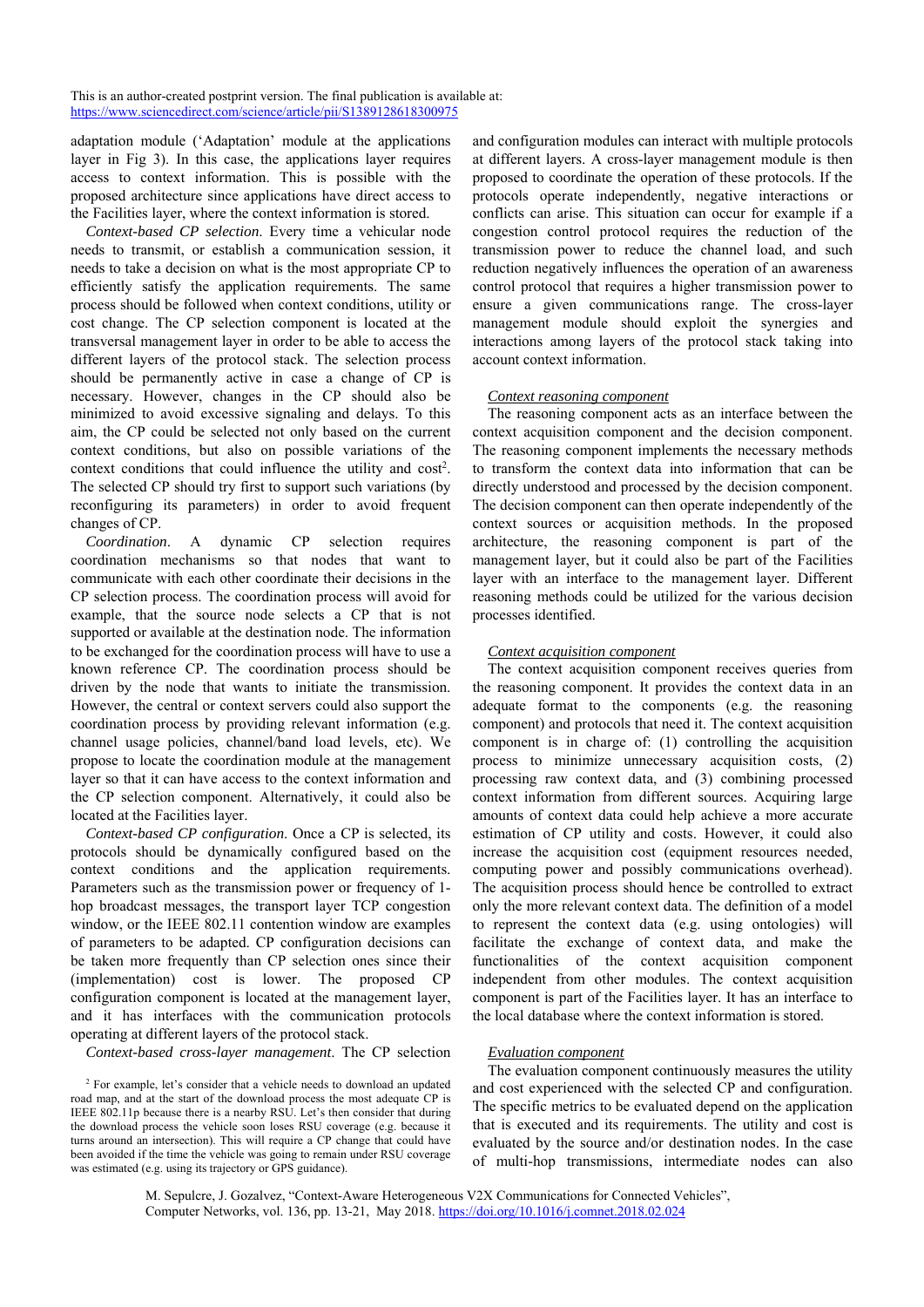participate in the evaluation process. The evaluation component is located in the management layer.

# *Context exchange and model update*

This component is in charge of sharing context information with other nodes. Sharing information reduces the cost of acquiring context data, and improves its accuracy. This component also serves as an interface with the central server to upload context information, and utility and cost metrics measured by the vehicular node. This information will be used by the central server to build context-based models that could be distributed to other nodes. This component is part of the Facilities layer.

## *Local database*

The local database contains all acquired and processed context information, as well as the measured utility and cost metrics. This local database could extend or complement the LDM standardized by ETSI at the Facilities layer. The context factors considered in the LDM are only the ones that are relevant to the applications. However, the proposed architecture considers that context factors relevant to V2X communications should also be stored at the local database.

# *C. Central server*

The central server builds and distributes the context-based models. The models are built using the utility and cost measurements (and their associated context conditions) that are sent by the vehicular nodes. The authors propose in [5] to build the models using Bayesian or artificial neural networks, but other approaches are certainly possible. The central server can also support the CP coordination process. To this aim, it could for example, periodically distribute geo-localized channel usage policies, i.e. indicate which channels and communication technologies should be used at each location [16]. The central server could also arbitrate the coordination process to solve conflicting situations, actively participate in it, or even manage it given its knowledge about the complete network.

## IV. INTERACTIONS BETWEEN COMPONENTS

Figure 4 represents the interactions between the components of the proposed architecture. The following steps are executed when a vehicular node (vehicle or RSU) wants to launch an application:

- 1. The application is launched automatically or by the driver.
- 2. The application queries the context acquisition component, and establishes its requirements using the provided context information.
- 3. The application requirements are reported to the CP selection component, and the CP selection process is triggered.
- 4. The CP selection component identifies the available CPs that could satisfy the application requirements. The component requests the reasoning component to estimate the utility and costs metrics for the identified CPs.
- 5. The reasoning component queries the context acquisition module for the context information necessary to perform the required estimations.
- 6. The context acquisition component acquires, processes and combines the context information. It then sends the result to the reasoning component.
- 7. The reasoning component estimates the utility and cost metrics that would be obtained with the identified CPs under the current context conditions.
- 8. The CP selection component uses the computed metrics to elaborate a prioritized list of the CPs capable to satisfy the application requirements. This list is passed to the coordination module.
- 9. The coordination module can request additional context information to support the CP selection process.
- 10. Similarly, the coordination module could require the exchange of information between vehicular nodes and/or the central server.
- 11. The CP is selected taking into account the indications of the coordination process, and the objective to satisfy the application requirements and minimize the costs.



Figure 4. Interactions between components in the architecture for context-aware heterogeneous vehicular networks.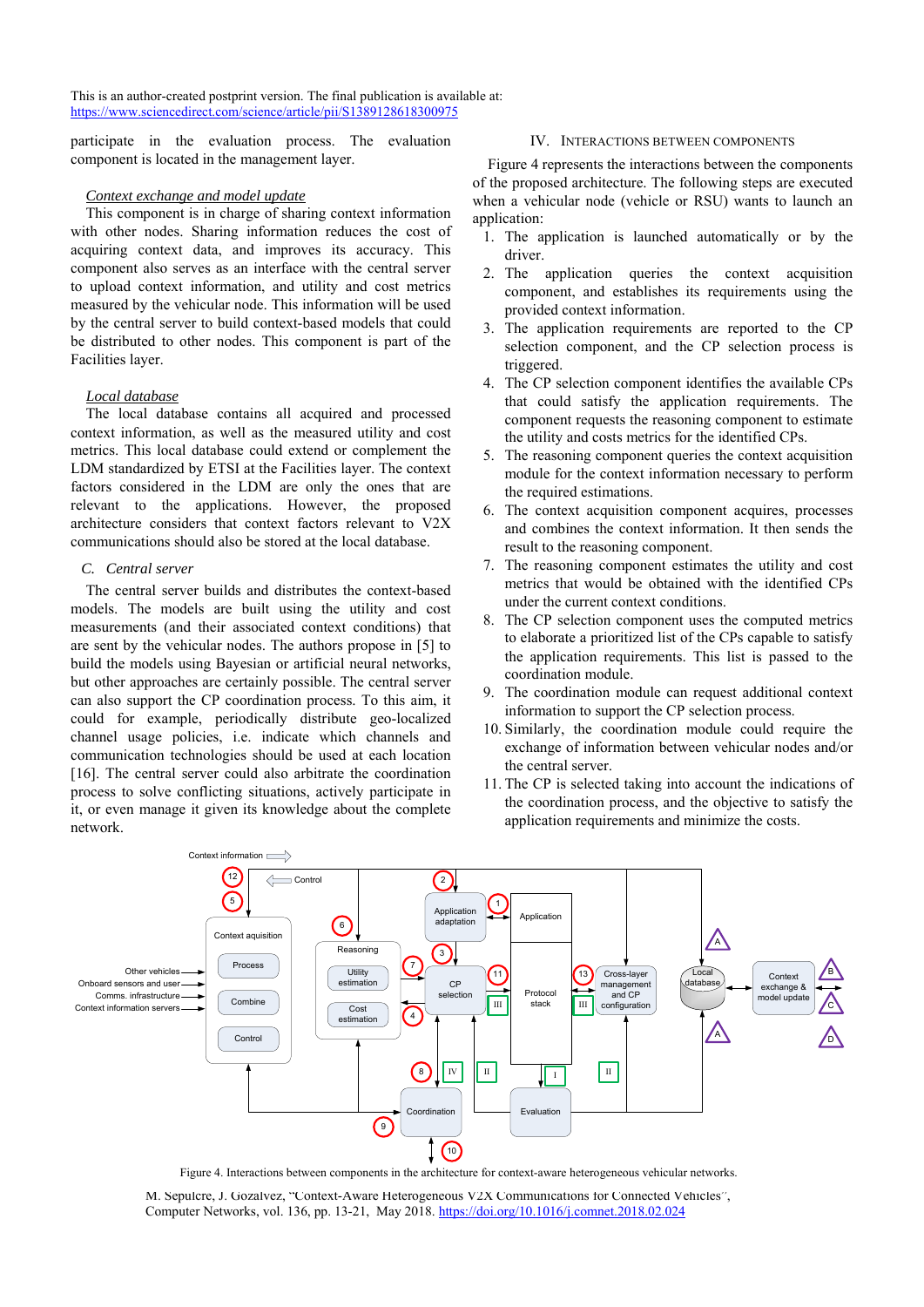- 12. The cross-layer management and CP configuration processes solicit the context information they need.
- 13. The selected CP is configured and interacting cross-layer protocols are coordinated.

The following steps are necessary to maintain an active communication:

- I. The evaluation component continuously monitors the communications utility and cost of the current CP.
- II. The utility and cost values are used to control the selected CP and its configuration.
- III. The CP is reconfigured (first option), or a new CP is selected if the utility decreases or the cost increases (second option).
- IV. A new CP can also be selected if the coordination component requires so following a change of the context conditions for the communicating nodes.

The management of the context information involves the following steps:

- A. The context conditions are stored together with the estimated utility and cost values in the local database.
- B. The stored context information can be shared with neighboring nodes.
- C. The stored context, utility and cost data are uploaded to the central server. This can be done regularly or when an adequate connection is found.
- D. Context-aware models are downloaded from the central server when updated.

## V. CONTEXT-AWARE HETEROGENEOUS V2I **COMMUNICATIONS**

The potential of the proposed architecture is here demonstrated with the implementation and evaluation of a context-aware heterogeneous V2I communications algorithm. In particular, the original algorithm presented in [17] has been first implemented using the proposed architecture. The algorithm is then modified to take into account the economic cost of using each communication technology in the decision process. The 5.9GHz frequency band is currently reserved for ITS transmissions using ETSI ITS-G5 or IEEE 802.11p/WAVE. Despite being a dedicated band, transmissions at 5.9GHz are free of charge. On the other hand, connected vehicles using cellular technologies to upload and download information generally require a data plan with a cellular operator. It would hence be most convenient if the heterogeneous V2I algorithm dynamically selects the communication technologies that can satisfy the application requirements while reducing the economic cost to do so.

# *A. Heterogeneous V2I algorithm*

We consider a scenario where vehicles need to download or upload certain information (*B* bits) within a given time window (*T* seconds). This information could be a 2D/3D map update (downlink), an over-the-air software update (downlink), or images gathered by vehicles that are uploaded to data centers to generate high precision road maps for automated vehicles (uplink). Each vehicle dynamically decides using the implemented heterogeneous V2I algorithm which communication technology it should use to upload or download the information. The decision is based on its context conditions. The algorithm mainly interacts with the CP selection, reasoning, context acquisition, and evaluation components that have been here implemented in detail<sup>3</sup>.

Following the proposed architecture, when an application wants to download or upload some information, the implemented algorithm needs to decide which communication technology should be used for the transmission. The decision is based on the utility and cost that could be achieved with each communication technology available on the vehicle. The utility and cost are estimated per road segment. The utility is calculated as the ratio between the amount of information that could be downloaded/uploaded while driving through a road segment, and the data that still needs to be downloaded/uploaded before *T* when reaching the end of the road segment. The cost of a communication technology is defined as one minus the ratio between the throughput expected in the road segment and the maximum throughput that could be achieved. The minimum cost is therefore obtained typically at short distances to infrastructure nodes where the highest-order modulation scheme and lowest coding rate can be utilized.

The utility and cost are estimated considering the context conditions of the vehicle. In particular, the reasoning component requests the following context information to the acquisition module: the current location of the vehicle, its future trajectory during the next *T* seconds, the location of nearby communication infrastructure nodes (e.g. base stations, access points and road side units), and the channel load experienced by each communication technology. The reasoning component uses this information together with precomputed context-based models to estimate the utility and cost of each communication technology in all the road segments of the upcoming vehicle's trajectory. The models relate the throughput as a function of the distance between a vehicle and an infrastructure node, and of the channel load. We assume that the infrastructure can periodically broadcast the channel load information for all available communication technologies per area.

The CP selection component uses the estimates of utility and cost to decide which communication technology should be used at each road segment in order to satisfy the application requirements (uploading/downloading the information before *T* seconds) and minimize the channel occupancy of the communication technologies. Vehicles have *T* seconds to upload or download the information, so they do not need to upload or download data in every road segment if the available communication technologies do not achieve a satisfactory utility or have a high cost. When the transmission starts, the evaluation component continuously measures the experienced utility and cost, and reports these values to the CP

<sup>&</sup>lt;sup>3</sup> In the current implementation, the algorithm does not modify the protocol stack the communication technologies.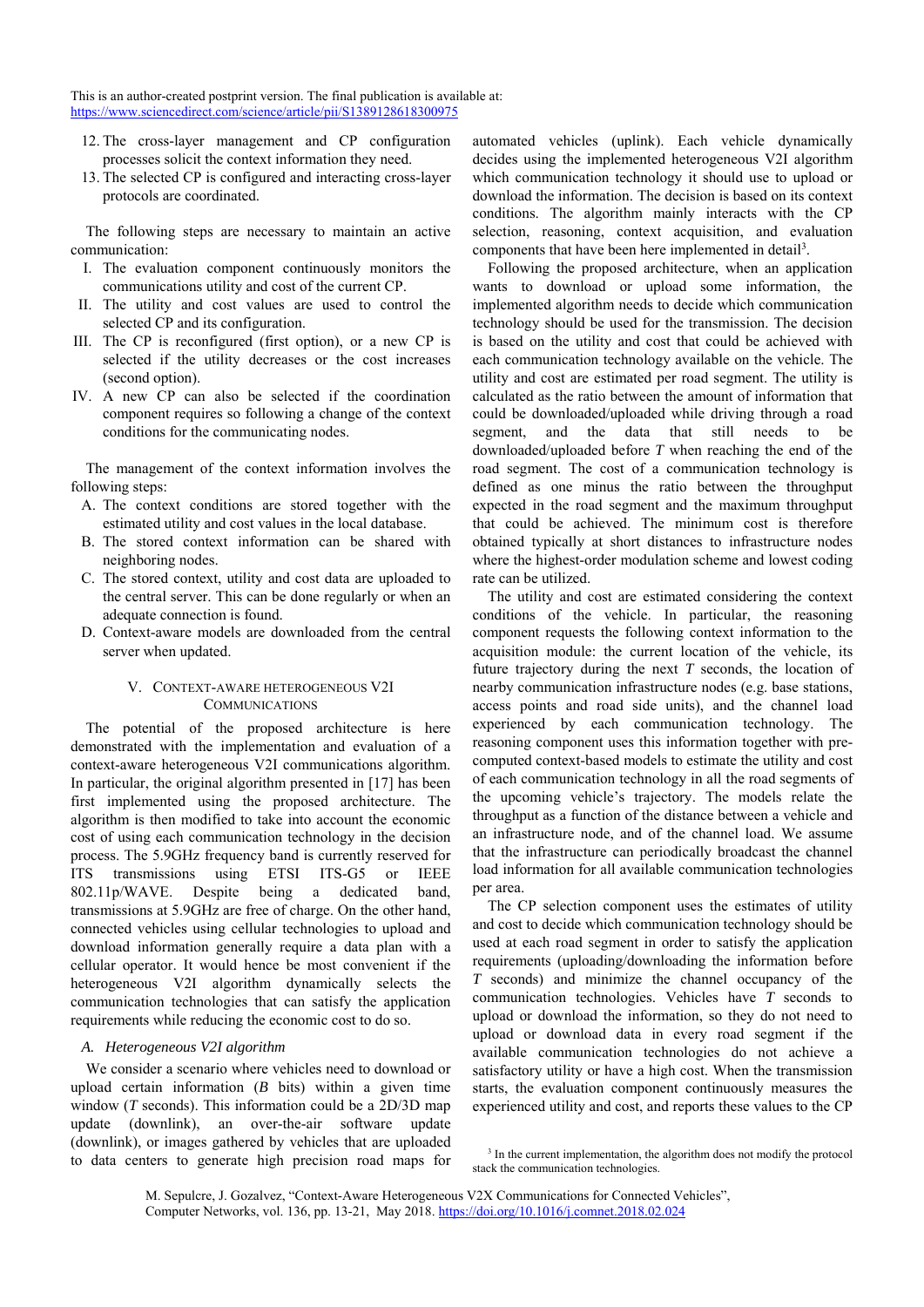selection component. This component re-evaluates its CP selection decision every Δ*t* seconds to account for possible changes in context conditions, or even errors in the estimation of the utility or cost. The measurements obtained by the evaluation component can be uploaded to the central server to update the context-based models.

The heterogeneous V2I algorithm presented in [17] is modified in this paper to also take into account in the CP selection process the economic cost of each communication technology. To this aim, we categorize the technologies according to their economic cost. The first category includes the technologies that can be used at no cost to the user, e.g. IEEE 802.11p since vehicles can use for free the licensed 5.9GHz spectrum band to transmit ITS-related data. The last category includes the most expensive technologies. To reduce the economic cost of uploading/downloading the *B* bits, each vehicle first executes the original heterogeneous V2I algorithm considering only the technologies belonging to the first category. If the vehicle estimates that these technologies are not sufficient to download/upload the required information before *T*, the algorithm is executed again including the technologies of the first and second categories. A technology belonging to the second category will only be considered in those road segments where the transmission efficiency of the technologies belonging to the first category is below certain threshold *Emin*. If the technologies of the first and second categories are not sufficient to satisfy the requirements, the algorithm is executed again considering also the technologies belonging to the third category. The algorithm stops when it estimates that the requirements can be satisfied, or after the last category has been included.

# *B. Impact of the infrastructure deployment*

The context-aware heterogeneous V2I algorithm has been evaluated first in a Manhattan-like urban scenario with 15x15 blocks (3750mx3750m), bi-directional streets and 2 lanes per driving direction. This generic urban scenario has been chosen to analyze the effectiveness of the algorithm with different deployments of infrastructure nodes and average traffic densities. Traffic densities between 3.4 and 23 vehicles/km have been generated using the traffic simulator SUMO. Each vehicle runs an over-the-air software update application or a 2D/3D map update application that needs to download *B*=20Mb in less than *T*=60s. Δ*t* has been set equal to 1s. All vehicles are equipped with LTE, WiFi (IEEE 802.11g) and IEEE 802.11p interfaces. The scenario includes 9 LTE base stations (NodeB) that cover the complete simulated scenario. The IEEE 802.11g Access Points (APs) and IEEE 802.11p RSUs are uniformly distributed at random intersections.

Figure 5 compares the average throughput per vehicle when 20 RSUs and 20 APs are deployed in the scenario. The figure shows the throughput experienced with a reference scheme that selects for each vehicle the communication technology that provides the highest instantaneous throughput. It also depicts the performance achieved with the original heterogeneous V2I algorithm (HetV2I), and with the modified algorithm that takes into account the economic cost of using each communication technology (HetV2I-\$). HetV2I-\$ is executed considering that IEEE 802.11p and WiFi belong to the first category and LTE to the second one. The results obtained show that the use of context information can notably increase the throughput . Vehicles are always covered by at least one technology (LTE) in the implemented scenario. In this case, the reference scheme results in that vehicles are continuously transmitting (until all the information is downloaded or uploaded) even if the utility is low. On the other hand, the context-aware heterogeneous V2I algorithm results in that vehicles transmit when a high utility can be achieved, for example, close to the infrastructure nodes where better channel quality conditions are experienced. The higher throughput obtained with HetV2I reduces the time to transmit the B bits. This reduces the number of vehicles simultaneously connected to each infrastructure node, which results in even higher throughput levels. HetV2I-\$ increases the usage of the IEEE 802.11p and WiFi, which augments their channel load and reduces their throughput. However, HetV2I-\$ still achieves a significantly higher throughput than the reference scheme.



Figure 5. Average throughput per vehicle for *N*=20 RSUs and *N*=20 APs.

The benefits derived from the use of context information result in a higher percentage of vehicles able to download the required information within the specified time period (Figure 6). This trend is observed for different deployments of RSUs and APs. The use of context information is particularly positive for medium and high traffic densities. In these scenarios, the communication resources available at the infrastructure nodes are not sufficient to satisfy the requirements of all vehicles unless they transmit when the conditions are optimum to maximize the transmission efficiency. Figure 6 also shows that the performance of the heterogeneous V2I algorithm is not degraded when introducing the economic cost in the decision process. This result is independent of the number of RSUs and APs. Context-aware heterogeneous V2I communications improve the efficiency of the wireless transmissions, and this has also an economic impact. For example, Figure 6 shows that the reference scheme needs 30 RSUs and 30 APs to satisfy the requirements of 80% of vehicles when the traffic density is 16.3vehicles/km. The context-aware heterogeneous V2I algorithm can obtain higher satisfaction levels with only 20 RSUs and 20 APs.

M. Sepulcre, J. Gozalvez, "Context-Aware Heterogeneous V2X Communications for Connected Vehicles", Computer Networks, vol. 136, pp. 13-21, May 2018. https://doi.org/10.1016/j.comnet.2018.02.024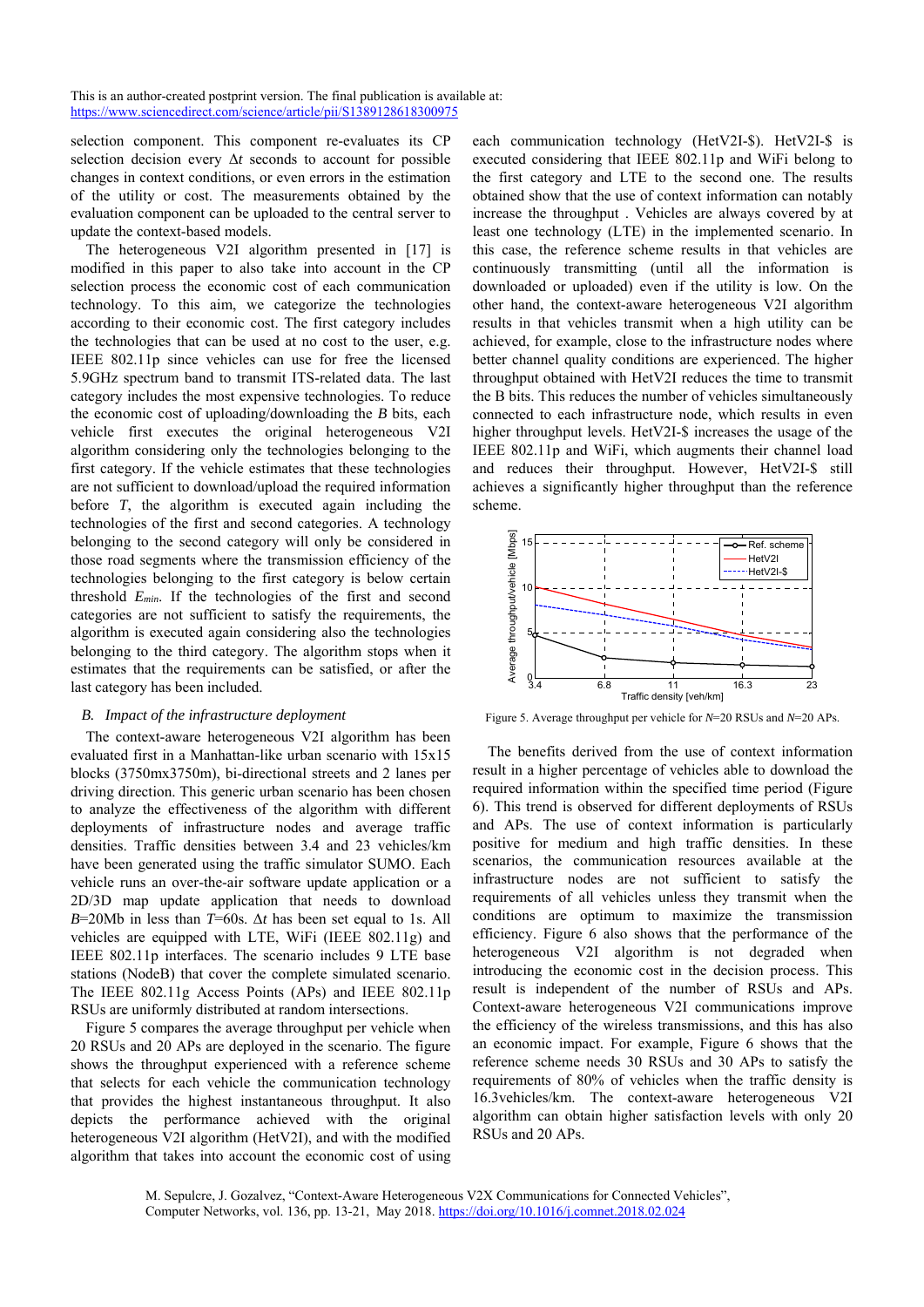

Figure 7 shows the average amount of data that each vehicle uploads using each of the available technologies (LTE, IEEE 802.11p and WiFi). The figure corresponds to a scenario with 20 RSUs and 20 APs. Figure 7 shows that the reference scheme results in that vehicles mainly utilize the LTE network to upload their data since it provides ubiquitous coverage across the scenario. On the other hand, the heterogeneous V2I algorithm reduces the amount of data uploaded using LTE, and increases the usage of IEEE 802.11p and WiFi. These technologies are utilized whenever they offer higher utility values. HetV2I-\$ reduces the usage of LTE even further. Additional simulations have shown that the reduction levels increase with the number of RSUs and APs.



### *C. Real scenario*

The proposed architecture and the benefits of heterogeneous V2I communications are now evaluated under real deployment conditions. In particular, we have simulated 9km of the Metropolitan Expressway No. 5 in Ikebukuro (Tokyo, Japan). This expressway has two driving directions and two lanes per driving direction, and the maximum speed is 80km/h. Twelve RSUs have been deployed in this expressway according the Japanese Ministry of Land Infrastructure Transport and Tourism (Figure 8); we locate one AP next to each RSU. LTE base stations are located every 600m, and provide full coverage to the scenario. If we consider a 200m communication range per direction for each RSU, vehicles are under RSU range in around 53% of the expressway. All vehicles are again equipped with LTE, WiFi and IEEE 802.11p interfaces. The mobility of vehicles has been simulated using SUMO. Each vehicle runs an application that collects road images using an onboard camera and vehicle positioning information. The information is sent to data centers where it is pieced together, corrected and updated to generate high precision maps [6]. We consider that each vehicle is equipped with a standard VGA camera (640x480 pixels) and collects 10 images per second (10Hz). The size of each compressed image is assumed to be 50Kb, and the information collected every *T* seconds needs to be uploaded during the next *T* seconds.



 Figure 8. RSUs or ITS Spots in the 9km of the Metropolitan Expressway No. 5 in Ikebukuro (Tokyo, Japan). Online: http://www.mlit.go.jp/road/ITS/jhtml/spot\_dsrc/files/dsrc\_tokyo.pdf

Vehicles can travel the 9km of expressway in 415s under free flow conditions. Each vehicle will need to upload 207Mb of data during this time. Figure 9a depicts the average amount of data uploaded per vehicle using LTE. The reference scheme tends to upload most of the required information using LTE. This is not the case of the heterogeneous V2I algorithm that also exploits the IEEE 802.11p and WiFi connectivity without actually degrading the percentage of vehicles that can upload the collected data before  $T$  (Figure 9b<sup>4</sup>). HetV2I-\$ further reduces the usage of LTE compared to HetV2I (in particular under low traffic densities) without significantly reducing the capacity of vehicles to upload the information before the established deadline.

Without loss of generality, we assume that each vehicle drives 60 minutes per day through the expressway and 30 days per month. Table I reports the economic cost of the minimum LTE monthly data plan needed per vehicle to upload all the information gathered by the onboard cameras. The economic cost is shown per algorithm, and for different average traffic densities and values of *T*. The economic cost is shown considering the current AT&T cellular data plans<sup>5</sup>. Table I shows that heterogeneous V2I communications can help reduce the economic cost of connected vehicle services. It also shows that the larger savings are achieved when the selection

<sup>4</sup> The expressway scenario has a higher density of communication infrastructure nodes per kilometer than the urban scenario. This explains the higher percentages reported in Figure 9b compared to Figure 6a. In any case, the results in Figure 9b confirm again that the use of context information improves the capacity to satisfy the application requirements.

The cellular data plans can be found online [last access on March 2017] https://www.att.com/shop/wireless/connected-car.html: 10\$ for 1GB, 20\$ for 4GB, or 40\$ for 10GB.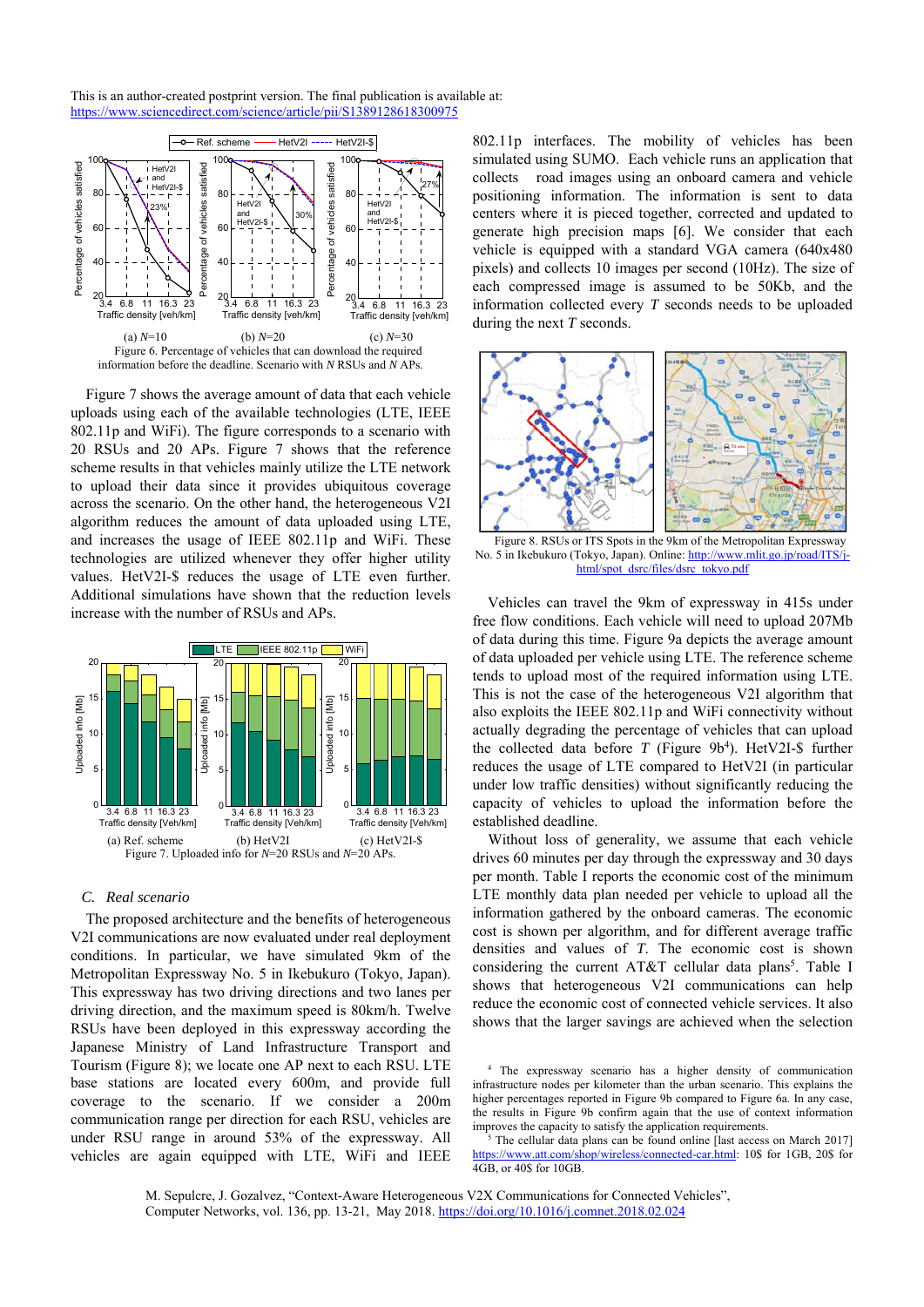process takes into the economic cost resulting from the use of each communication technology.



Figure 9. (a) Amount of information uploaded per vehicle and per trip using LTE. *T*=60s. (b) Percentage of vehicles that can upload the required information before the deadline.

TABLE I. ECONOMIC COST OF THE MINIMUM LTE MONTHLY DATA PLAN NEEDED PER VEHICLE

| T    | Algorithm   | Traffic density [veh/km] |      |      |      |
|------|-------------|--------------------------|------|------|------|
|      |             | 23.2                     | 47.4 | 71.2 | 94.7 |
| 60s  | Ref. scheme | 40\$                     | 40\$ | 40\$ | 40\$ |
|      | HetV2I      | 40\$                     | 20\$ | 20\$ | 20\$ |
|      | $HetV2I-S$  | 10\$                     | 10\$ | 10\$ | 20\$ |
| 120s | Ref. scheme | 40\$                     | 40\$ | 40\$ | 20\$ |
|      | HetV2I      | 40\$                     | 40\$ | 40\$ | 20\$ |
|      | $HetV2I-S$  | 10\$                     | 20\$ | 20\$ | 20\$ |

#### VI. CONCLUSIONS

This paper has presented an architecture for context-aware heterogeneous vehicular networks. The architecture is an evolution compatible with the current ETSI and ISO standardized ITS station reference architectures. The proposed architecture enables the dynamic selection and configuration of communication profiles based on the context conditions and the application requirements. This is particularly relevant as connected vehicles will require the use of different communication technologies to satisfy the vehicular requirements in diverse scenarios. The potential of the proposed architecture has been demonstrated with the implementation and evaluation of a heterogeneous V2I communications algorithm. The architecture and algorithm have been used to demonstrate how context-aware heterogeneous vehicular communication can improve the quality of service, scalability and the utilization of the communications infrastructure, which can in turn result in a positive economic impact. Open research issues include the exploitation of the proposed architecture for heterogeneous V2V communications, or the analysis of multi-application scenarios.

#### **REFERENCES**

- [1] European Commission, "C-ITS Platform Final report", January 2016. Online: http://ec.europa.eu/transport/themes/its/c-its\_en.htm [last access on October 2017]
- [2] ISO/TC 204, "Intelligent transport systems Communications access for land mobiles (CALM) - Architecture", ISO 21217:2014, April 2014.
- [3] ETSI TC ITS, "Intelligent Transport Systems (ITS); Communications Architecture", ETSI EN 302 665, V1.1.1, September 2010.
- [4] K. Zheng et al., "Reliable and efficient autonomous driving: the need for heterogeneous vehicular networks", *IEEE Communications Magazine*, vol. 53, no. 12, pp. 72-79, Dec. 2015.
- [5] M. Sepulcre, et al., "Exploiting Context Information for Estimating the Performance of Vehicular Communications", *Proc. IEEE Vehicular Networking Conference (VNC)*, Boston (USA), 16-18 Dec. 2013.
- Toyota Press: "Toyota to Display New Map Generation System at CES 2016". Online available [last access on October 2017]: http://corporatenews.pressroom.toyota.com/releases/toyota+map+genera tion+ces+2016.htm
- [7] Qualcomm Press: "Qualcomm Drive Data Platform Powers TomTom's Plans to Crowdsource High-Definition Mapping Data for Autonomous Driving". Online available [last access on October 2017] https://www.qualcomm.com/news/releases/2017/02/26/qualcomm-drivedata-platform-powers-tomtoms-plans-crowdsource-high
- [8] ETSI TC ITS, "Intelligent Transport Systems (ITS); Vehicular Communications; Basic Set of Applications; Local Dynamic Map (LDM); Rationale for and guidance on standardization", ETSI TR 102 863 V1.1.1, June 2011.
- [9] ISO/TC 204, "Intelligent transport systems Cooperative systems ITS application requirements and objectives for selection of communication profiles", ISO/TS 17423:2014, April 2014.
- [10] ETSI TC ITS, "Technical Specification Intelligent Transport Systems (ITS); Vehicular Communication, Basic Set of Applications, Part 4: Operational Requirements", Draft ETSI DTS 102 637-4, March 2010.
- [11] A. K. Dey, "Understanding and Using Context", *Personal and Ubiquitous Computing*, vol. 5, no. 1, pp. 4-7, 2001.
- [12] M. Sepulcre and J. Gozalvez, "On the importance of application requirements in cooperative vehicular communications", *Proc. Int. Conference on Wireless On-Demand Network Systems and Services (WONS)*, pp.124-131, Bardonecchia (Italy), 26-28 January 2011.
- [13] J. Gozalvez, et al., "IEEE 802.11p Vehicle to Infrastructure Communications in Urban Environments", *IEEE Communications Magazine*, vol. 50, no. 5, pp. 176-183, May 2012.
- [14] M. Knappmeyer et al., "Survey of Context Provisioning Middleware", *IEEE Communications Surveys & Tutorials*, vol. 15, no. 3, pp. 1492- 1519, Third Quarter 2013.
- [15] J. M. Marquez-Barja et al., "Breaking the Vehicular Wireless Communications Barriers: Vertical Handover Techniques for<br>Heterogeneous Networks", IEEE Transactions on Vehicular Heterogeneous Networks", *IEEE Transactions on Technology*, vol. 64, no. 12, pp. 5878-5890, Dec. 2015.
- [16] M. Wilhelm et al.: "Geo-spatial resource allocation for heterogeneous vehicular communications: poster," *Proc. ACM International Symposium on Mobile Ad Hoc Networking and Computing (MobiHoc)*, Paderborn, Germany, pp.399-400, 5-8 July 2016.
- [17] M. Sepulcre, J. Gozalvez, O. Altintas and H. Kremo, "Context-Aware Heterogeneous V2I Communications", *Proc. 9th International Workshop on Communication Technologies for Vehicles (Nets4Cars-2015-Fall)*, Munich, Germany, pp. 295-300, 5-7 October 2015.



**Miguel Sepulcre** (msepulcre@umh.es) received a Telecommunications Engineering degree in 2004 and a Ph.D. in Communications Technologies in 2010, both from the University Miguel Hernández of Elche (UMH), Spain. He was awarded by the COIT (Spanish official association of Telecommunication Engineers) with the ONO prize to the best Ph.D. thesis. He has been visiting researcher at ESA in Noordwijk (The Netherlands) in 2004, at Karlsruhe Institute of Technology (Germany) in 2009, and at Toyota InfoTechnology Center in Tokyo (Japan) in

2014. He serves as Associate Editor for IEEE Vehicular Technology Magazine. He is now Assistant Professor at the Communications Engineering Department of UMH, and member of UWICORE research laboratory working in wireless vehicular networks.